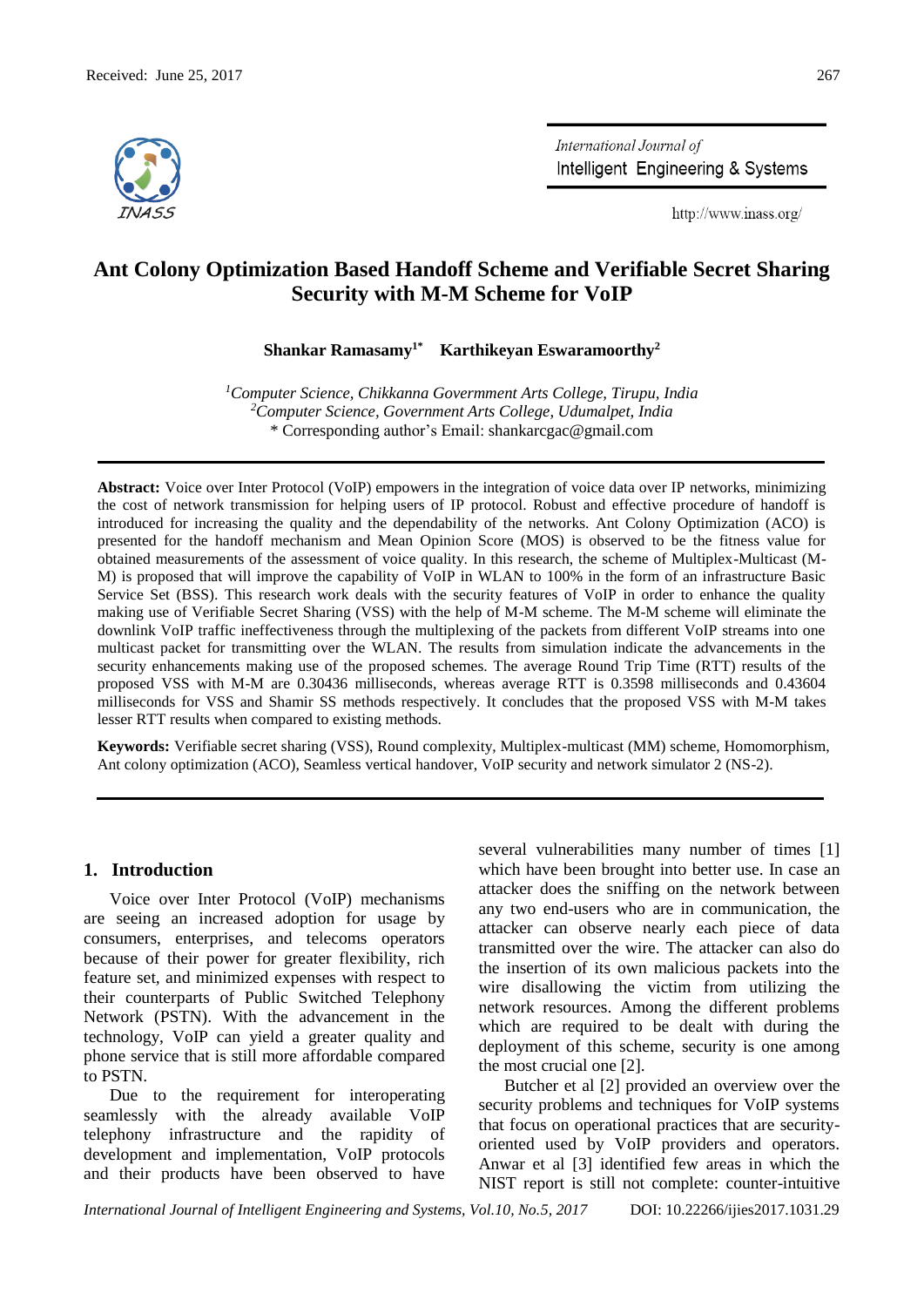outcomes corresponding to the relative performance of the encryption and hash algorithms, the nonusage of the standard Mean Opinion Score (MOS) for evaluating the call quality, and the absence of expectation of RTP-based denial of service.

Already available methods have made use of Shamir's secret scheme [4]. In [5] two Shamir's secret sharing scheme modifications are introduced. In the first modification, every shareholder maintains both the x-coordinate and y-coordinate of a polynomial in the form of private share. In the second modification, dealer makes use of polynomial with a degree greater than the threshold value t for generating the shares for (t; n) threshold scheme. But, the effort is not a balanced for the mechanism of handoff; hence a very much reduced effort is put on some problem fields that greatly deserve it.

The major objective of the proposed system is to increase the security of VoIP and the handoff issue is solved by using Ant Colony Optimization (ACO) that measures the quality of the VoIP. Security issue is resolved by making use of Verifiable Secret Sharing (VSS) with Synchronous and Asynchronous Communicational Model [6]. The major organization of the paper is organized as follows: In the section 2 review the details of the existing security algorithms for VoIP protocol. In the section 3 overall methodologies for proposed work is discussed briefly. The simulation results of the proposed VSS-M-M and existing security protocols results are measured using RTT, jitter and Packet Delay Variation (PDV) is discussed in section 4. At finally concludes the paper in the section 5 and scope of the future work also discussed at end of the work.

## **2. Literature review**

Sengar et al [7] illustrated about the threats pertaining to security in the integrated signaling environment and also the evolving PSTN and VoIP networks. The important challenge of this work is that the networks in the neighborhood are vulnerable to attacks. Walsh & Kuhn [8] described the VoIP security threats and the procedures for securing the organization of VoIP network. It renders economic cost and larger flexibility for an enterprise, though it also introduces considerable security issues. Unluckily, firewalls introduced to a VoIP network make different aspects of VoIP to be complex.

Sisalem et al [9] studied about the challenges with consideration to the DoS attacks of VoIP servers. Talevski et al [10] tried to offer for the issues related with the mobility and security in VoIP

by integrating the reliable features of security and lightweight VoIP protocol. This protocol will render end-to-end security without the use of special hardware.

Rong and Qian [11] exhibited the SIP for VoIP applications and examined the issues in VoIP systems and presented a design for improved SIP server. Wu et al [12] introduced the Intrusion Detection System (IDS) in VoIP networks. They provide the expansion of the design of a singlecomponent interruption recognition scheme referred to as SCIDIVE for the dispersed and correlationbased interruption recognition system. Passive attacks Detection cannot be performed making use of Space dive.

Yeun and Al-Marzouqi [13] proposed the IDS in VoIP networks. At last, the security evaluation of this implementation is given and various protocols that are involved in securing VoIP more through the prevention from Man in the Middle attack by making use of a novel MIKEY protocol is analyzed. The measurement of the key generation performance is done by only the Initiator hence no provision of a thorough forward secrecy is carried out.

Angrisani et al [14] introduced the design and the deployment of a reconfigurable test bed for the purpose of real time measurements on VoIP systems that facilitate the Telecommunication Engineer with ways for planning the required modifications in the network/VoIP platform, gradually attaining a greater degree of security. The important problem of the work is the non-availability of policy for the control of reservation.

Pecori [15] demonstrated a novel protocol for the establishment of a security association between the two peers that desire setting up a VoIP or multimedia communication by means of the standardized SIP protocol. The technique proposed has been also realized and then integrated in an open source SIP UA. It is costly and it cannot be encrypted for long distance communication.

Sachin &Tamrakar [16] introduces a new efficient technique for identifying the IP and MAC spoofed attacks. Chan and Lin [17] designed a new seamless handoff scheme for IEEE 802.11 networks by installing Access Points (APs) along with multiple Wireless Network Interface Cards (WNICs), one among which is set to function for normal transmission and rest of the others listen or receive STAtion(STA) packets for the signal measurements. Niswar et al [18] introduced Vertical Handover Management (VHM) for VoIP session which concentrates on the initiation of HO and the strategy of decision based on the condition of the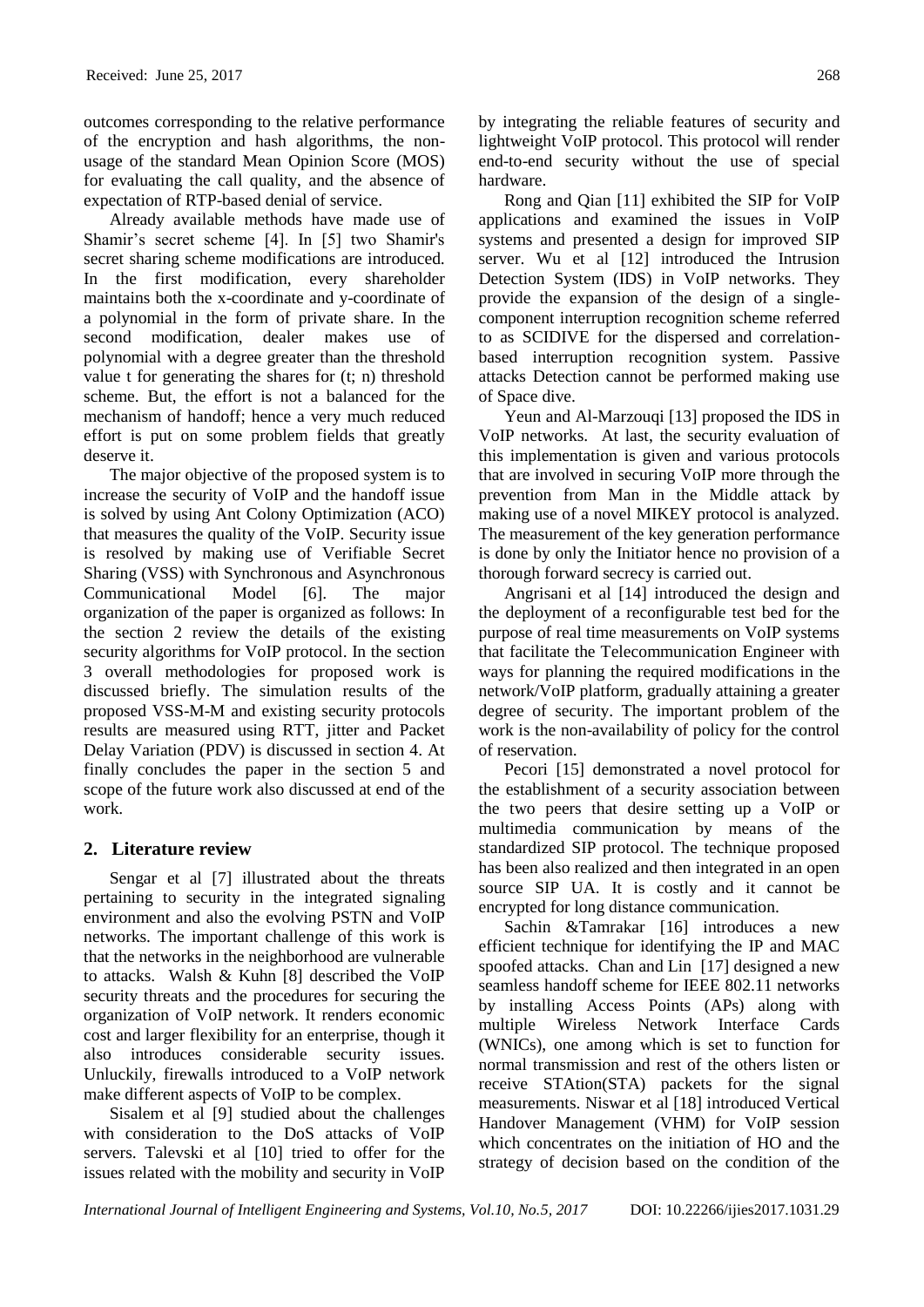

Figure. 1 Proposed Secure VoIP based on a VSS-M-M Scheme

wireless link and the state of congestion of wireless networks. The simulation outcomes indicate that the VHM proposed can maintain the VoIP session quality at the time of such HOs.

But all of these techniques may not resolve handoff issue in VoIP security, as incase the handoff issue is resolved it improves the system efficiency easily by resolving the problem of collision. Few techniques have also been introduced in the work carried out recently for resolving the handoff problem in VoIP without caring for security. But in these schemes security is not an essential factor, but this research work takes both QoS and security.

## **3. Proposed methodology**

In this research, a solution is described for the security and handover mechanism. Security issue is resolved by making use of synchronous and asynchronous communicational model which were utilized in VSS. Figure 1, the security of VoIP is carried out by employing VSS scheme. M-M scheme is proposed for eliminating the huge overload of VoIP over WLAN. In order to resolve the handoff issue, this research work introduces an ACO approach [19-20]. In this research paper, the ACS variant is followed for developing the ACO approach for resolving the handoff issue. Figure 1 IP networks; there are also possibilities for using paths more than two for communicating between a pair of terminals employing an overlay routing mechanism [21].

**Vertical Handover Mechanism:** In this research paper design of new prototype implementation, and demonstrate the usefulness of this approach for seamless handoffs in Wi-MAX. In Wi-MAX, clients

connect to the Internet via APs. In order to maintain continuous connectivity during this period, the mobile client has to switch between APs, in a process known as a handoff. Implementing the handover with the CT might lead to high delays, for this reason, numerous explanations have been proposed to solve this problem by introducing temporary anchor points [21-22]. In the proposed solution the anchor point is not temporary, however permanent. In fact, an enduring media communicate in the path is not an effectual and striking solution; therefore this novel relay is not supplemented with this way out.

A supposition is prepared that the Session Border Controllers (SBCs) will be in the trail previously. Consequently, the mobility anchor point anticipated is included with the ability of SIP dispensation and media communicate specified by SBCs. Extending its network interface capacities to support the vertical handoff is a direct step. For constructing the IP addresses on the MT interfaces, the existing Dynamic Host Configuration Protocol (DHCP) on Purchasing Power Parity (PPP) and the WLAN on the 3G interface has been used to handoff mechanism. When the numerous interfaces are in a lively situation, the MMC necessitates deciding the enviable boundary for transmitting/receiving the media streams or for the switch over of Session Initiation Protocol (SIP) protocol [23]. SIP based solution is used for mobility management aiming to provide seamless voice service in VoIP mechanism. The novelty of the solution is that it depends on the SBCs which are currently used in commercial SIP telephony solutions to deal with NAT traversal. This proposed solution has been experimented in a test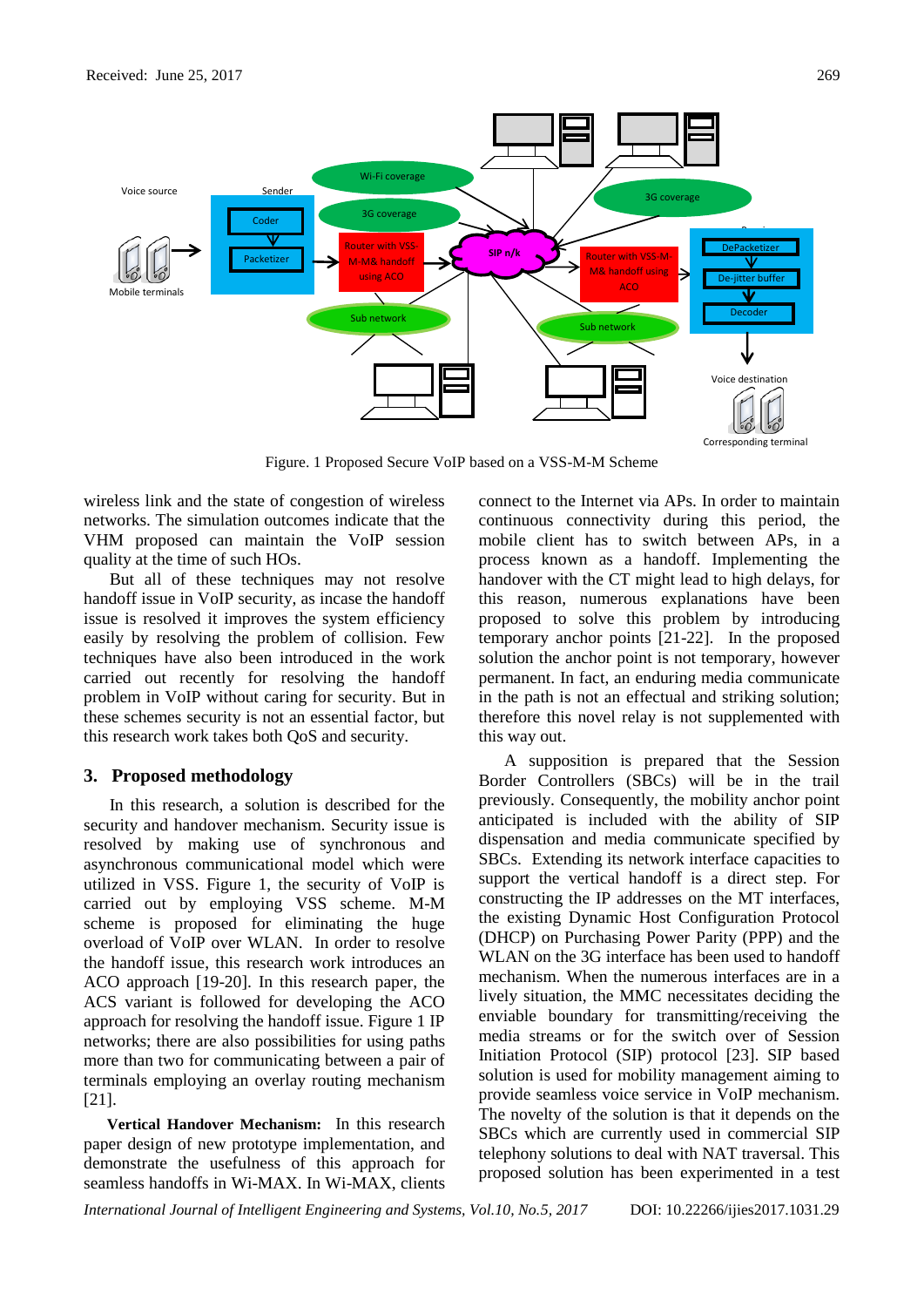bed where the IEEE 802.11 and 3G technologies have been used correspondingly as typical Wi-MAX and cellular access networks. The assortment of the interface performed out by MMC may rely on the feature of cost and/or on QoS anxiety such as perceived packet loss, Received Signal Strength (RSS), and/or delay and so on.

**Delay:** Delay can be defined as the total time taken from the time a person, who is communicating with another person, speaks some words and hears them at the other end. End-To-End delay is one amongst the important parameter impacting QoS and encompass to be smaller than 150 ms for a highquality network association as distinct by ITU G.114 whereas delay lower than 100 ms is defined by the European Telecommunications Standard Institute (ETSI). Delay is chiefly caused by congestion in the network that results in a slower delivery of packets [24-25].

**Delay at the mobile terminal**: The delay of the complete method carried out at the mobile terminal side previous to the broadcast of the voice packet in excess of the network consequences from diverse components: codec, packetization and process [26]. Codec functions present few delays while doing the processing of the analogue-to-digital conversion.

**Delay at the corresponding terminal:** The reverse procedure which is demeanor at the MT at the recipient attaches more delay: decoding delay and process delay that comprises decompressing delay.

**Network delay:** Network delay in the WLAN surroundings and broadcast are the new components encompassing network delays. The propagation delay points to the delay in the corporeal medium of the network, while transmission delay is comprehensive of the MAC retransmission delay and router's delay.

**Jitter:** IP network does not ensure the delivery time of the packets that brings in changes in transmission delay. This variation is referred to as jitter [27] and it has more of adverse effects on the voice quality [28], as the voice packets in the same flow are not received at the same instant. Many adaptive buffer algorithms [29], are proposed for improving the quality of VoIP.

Packet loss: Packets that are propagated over IP network may get lost in the network or they can arrive being corrupted or late. Hence packet loss is the total loss that occurs because of congestion in the network and late arrival [30]. Moreover, VoIP system can bear the packet loss to some extent such as 1% or less is also acceptable for the roll quality whereas for the case of business, quality of 3% or less can be accepted [31]. Additionally, Forward

Error Correction (FEC) is a mathematical strategy which assists the receiver in reconstructing the lost packets from earlier sent packets.

**Throughput:** This factor is anxious with the utmost number of bits that are reached out of the entire count of bits which are distributed during a scrupulous interval of time. In IEEE 802.11 networks, the bit rate of every standard is defined like IEEE 802.11b transmits at the rate of 1 Mbps, 2Mbps, 5.5 Mbps and 11 Mbps. The throughput accomplished ranges from 50% to 70% of the broadcast rate which is small in contrast with the Ethernet throughput that is accomplished from 80% to 90% of the transmission rate.

**PSOM:** In the recommendation P.861 Perceptual Speech Quality Measurement (PQSM) has been standardized and their original model of MOS score is improved. The range of a score is [0 - 6.5]. 0 indicates an alignment in perfection between the reference and distorted output signal and means an excellent quality. Based on the scope of P.861, PSQM is preferred for the assessment of speech codec's quality [32].

**E-model:** E-model is introduced by ITU-T Recommendation G.107 that integrates PQSM and PAMS. E-model is a combination of a different impairment factor for predicting QoS to be *R*-value in Eq. $(1)$ .

$$
R = R_0 - I_s - I_d - I_e + A(I)
$$
 (1)

 $R \rightarrow$  resulting voice quality (from 0 to 100),  $R_0$ is signal to noise ratio, *Is* identifies the simultaneous impairment feature similar to load speech level [33],  $I_d$  indicates the mouth-to-ear delay,  $I_e$  refers to the equipment impairment factor, and *A* stands for advantage of access.

**Received Signal Strength Indicator (RSSI)**  measures the power level that is being received by an antenna. The higher is the RSSI value, the stronger becomes the signal strength. The relationship between the values and network impairments like packets loss rate is analyzed, it was demonstrated that the poor RSSI values results in higher packets loss rate. Packet losses were only seen from RSSI value that is less than −75 dBm.

**Mapping of RSSI to QoE:** The MOS model introduced [34] for the QoE measure in AMR codec. It is indicates that the RSSI values greater than −74 dBm yield a very good VoIP quality with 4.2 MOS value. The values with respect to Delay, Packet loss, Throughput, PQSM and RSSI are decided making use of ACO.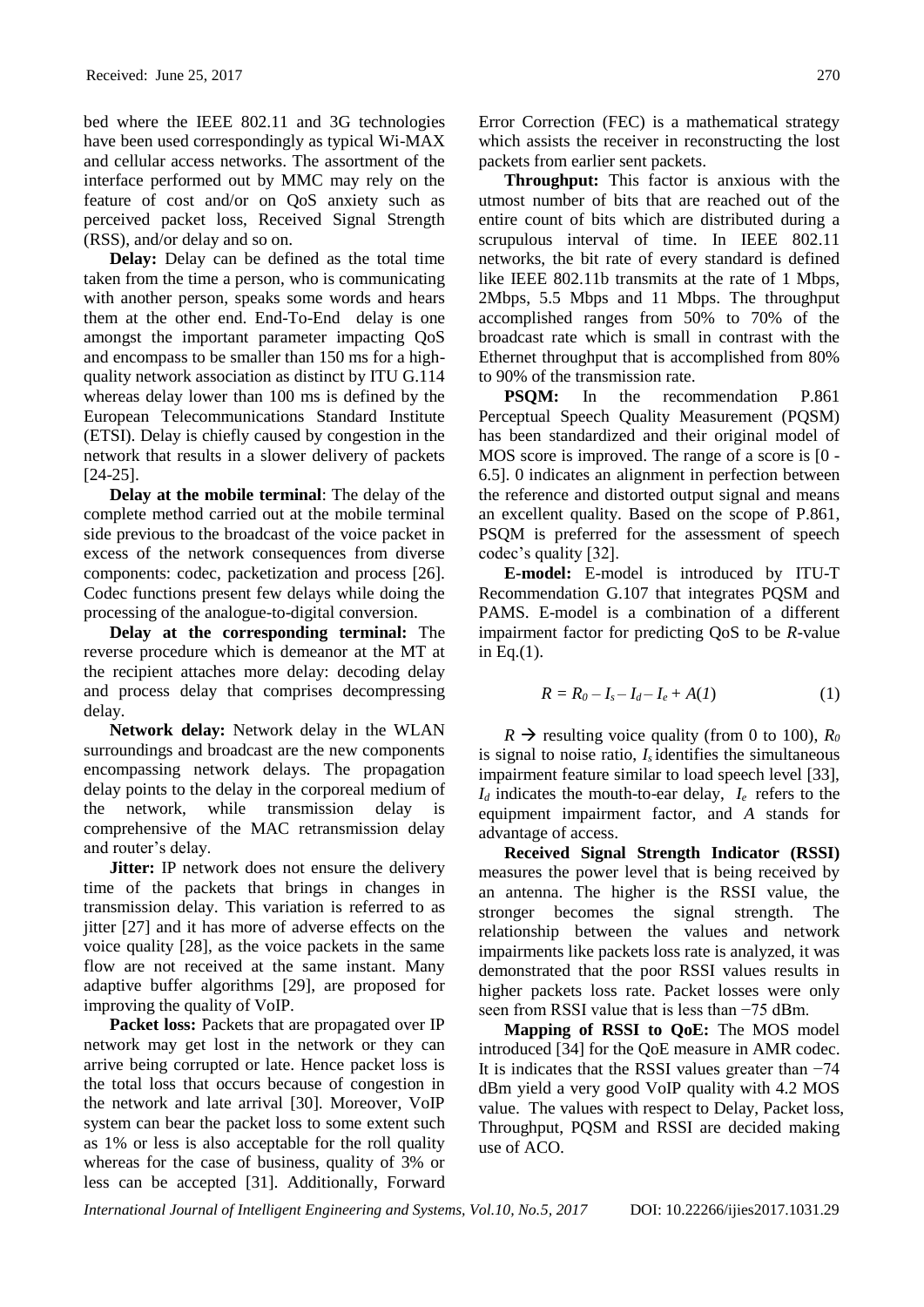**Ant Colony Optimization (ACO) for Handoff Mechanism :** This research work follows an ACS variant for developing the ACO approach for the handoff issue considered. The important features of the ACS are based on two aspects. First, during the procedure solution construction, the ACS uses a pseudorandom proportional selection rule that follows an aggressive bias in choosing the components having the maximal pheromone and heuristic values. Secondly, in the procedure of pheromone management, ACS comprises two policies of pheromone modernized, that are the local updating and the global updating. The global updating regulation conveys the mechanism particular to the best-so-far solution to be more powerful. The order of the mobile terminal is assumed and given by  $MT=(mt_1, ..., mt_n)$  which meets the precedence QoS parameters as defined above. Initially, the pheromone and the heuristic for building of the mobile terminal register are definite. After that the process for an ant for construction a mobile terminal register will be given in details elaborately.

**Pheromone:** To construct a mobile terminal list, an ant has to decide over the order of the senders or the voices. The first kind is the absolute position prototype which defines the pheromone regarding putting the mobile terminals  $MT_i$  to the k<sup>th</sup> position of the mobile terminal list to be  $\tau_t(j,k)$ . The QoS for a mobile terminal *MT<sup>j</sup>* that is represented as *QOS<sup>j</sup>* can be estimated as below:

**Step a:** Estimate the highest QoS of every mobile terminal. For estimating the highest QoS of  $MT_i$ , choose the to be  $MaxQoS_i$  the most proficient QoS of *MTj.* Here *MaxQoS<sup>j</sup>* refers to the maximum QoS for *MT<sup>j</sup>* which can be assessed by constraints that are mentioned above.

**Step b:**As per the highest QoS of every mobile terminal, the heuristic for mobile terminal  $MT_i$  is expressed by Eq.(2)

$$
\eta_i(j) = MaxQoS_j \tag{2}
$$

**Construction procedure:** In order to construct a practical mobile terminal list, every ant keeps a record of an eligible mobile terminal list consisting of the mobile terminal nodes which satisfy the QoS constraint. The construction comprises of the following steps:

**Step a:** Place the mobile terminals which can be realized at the start of the transmission into the eligible MTSet.

**Step b:**For  $k=1$  to n repeatedly process the following sub steps b-1 and b-2.

**Step b-1:** Selecting the least one amongst the mobile terminal from suitable MTSet and situate the mobile terminal to the  $k<sup>th</sup>$  place of the task register. In the selection rule, at start, a random number q distributed uniformly in [0; 1] is then generated and a comparison is made with a parameter qt. When  $\langle q_t, \text{ then the mobile terminal } MT_j \text{ from the eligible}$ MTSet having the highest value is selected to be put to the  $k<sup>th</sup>$  position. Else, the mobile terminal is chosen making use of the roulette wheel selection scheme. The probability *Pr*(*j,k*) of choosing the mobile terminal  $MT_i$  to the k<sup>th</sup> position in the roulette wheel selection is expressed by Eq.(3)

$$
Pr(j,k) = \n\begin{cases}\n\sum_{l=1}^{k} \tau_t(j,l)\eta_t(j) & \text{if } j \in eligibleM\& \text{if } j \in eligibleM\& \text{if } j \in eligibleM\& \text{if } j \in eligibleM\& \text{if } j \in falseM\& \text{if } j \in falseM\& \text{if } j \in falseM\& \text{if } j \in falseM\& \text{if } j \in falseM\& \text{if } j \in falseM\& \text{if } j \in falseM\& \text{if } j \in falseM\& \text{if } j \in falseM\& \text{if } j \in falseM\& \text{if } j \in falseM\& \text{if } j \in falseM\& \text{if } j \in falseM\& \text{if } j \in falseM\& \text{if } j \in falseM\& \text{if } j \in falseM\& \text{if } j \in falseM\& \text{if } j \in falseM\& \text{if } j \in falseM\& \text{if } j \in falseM\& \text{if } j \in falseM\& \text{if } j \in falseM\& \text{if } j \in falseM\& \text{if } j \in falseM\& \text{if } j \in falseM\& \text{if } j \in falseM\& \text{if } j \in falseM\& \text{if } j \in falseM\& \text{if } j \in falseM\& \text{if } j \in falseM\& \text{if } j \in falseM\& \text{if } j \in falseM\& \text{if } j \in falseM\& \text{if } j \in falseM\& \text{if } j \in falseM\& \text{if } j \in falseM\& \text{if } j \in falseM\& \text{if } j \in falseM\& \text{if } j \in falseM\& \text{if } j \in falseM\& \text{if } j \in falseM\& \text{if } j \in falseM\& \text{if } j \in falseM\& \text{if } j \in falseM\& \text{if } j \in falseM\& \text{if } j \in falseM\& \text{if } j \in falseM\& \text{if } j \in false
$$

**Step b-2:** Update the eligible MTSet by eliminating the chosen mobile terminals from the eligible MTSet and adding the new feasible mobile terminals which meet the precedence QoS constraint into the eligible MTSet. During the building of the mobile terminal list and the QoS allocation matrix, just immediate after a choice is made, the local pheromone updating rule is then applied to minimize the respective pheromone values such that the following ants can have better chances of choosing the other probable selections. In this manner, the algorithm takes care of maintaining the diversity. Suppose that the mobile terminal *MT<sup>j</sup>* is selected for the  $k<sup>th</sup>$  location of the mobile terminal list then the relevant pheromone is reorganized by  $Eq.(4)$ 

$$
\tau_t(j,k) = (1-\rho) \tau_t(j,k) + \rho.\tau_{initial} \qquad (4)
$$

Where  $\rho \rightarrow$  parameter. The standards of Pheromone which is linked with the best-so-far arrangement are reorganized by Eq.(5)

$$
\tau_t(j,k) = (1-\rho)\,\tau_t(j,k) + \rho.\Delta_{\tau} \tag{5}
$$

where *∆<sub>τ</sub>=1/f*→reciprocal of the objective function value of the plan. On the basis of these definitions, since the denominator in Eq.(5) is an upper-bound estimation, *τinitial* indicates the lowerbound of all the pheromone values. With the development of the algorithm, the cost of the bestso-far plan that is found by the algorithm gets lesser and lesser. This way, the value of *τinitial* gets to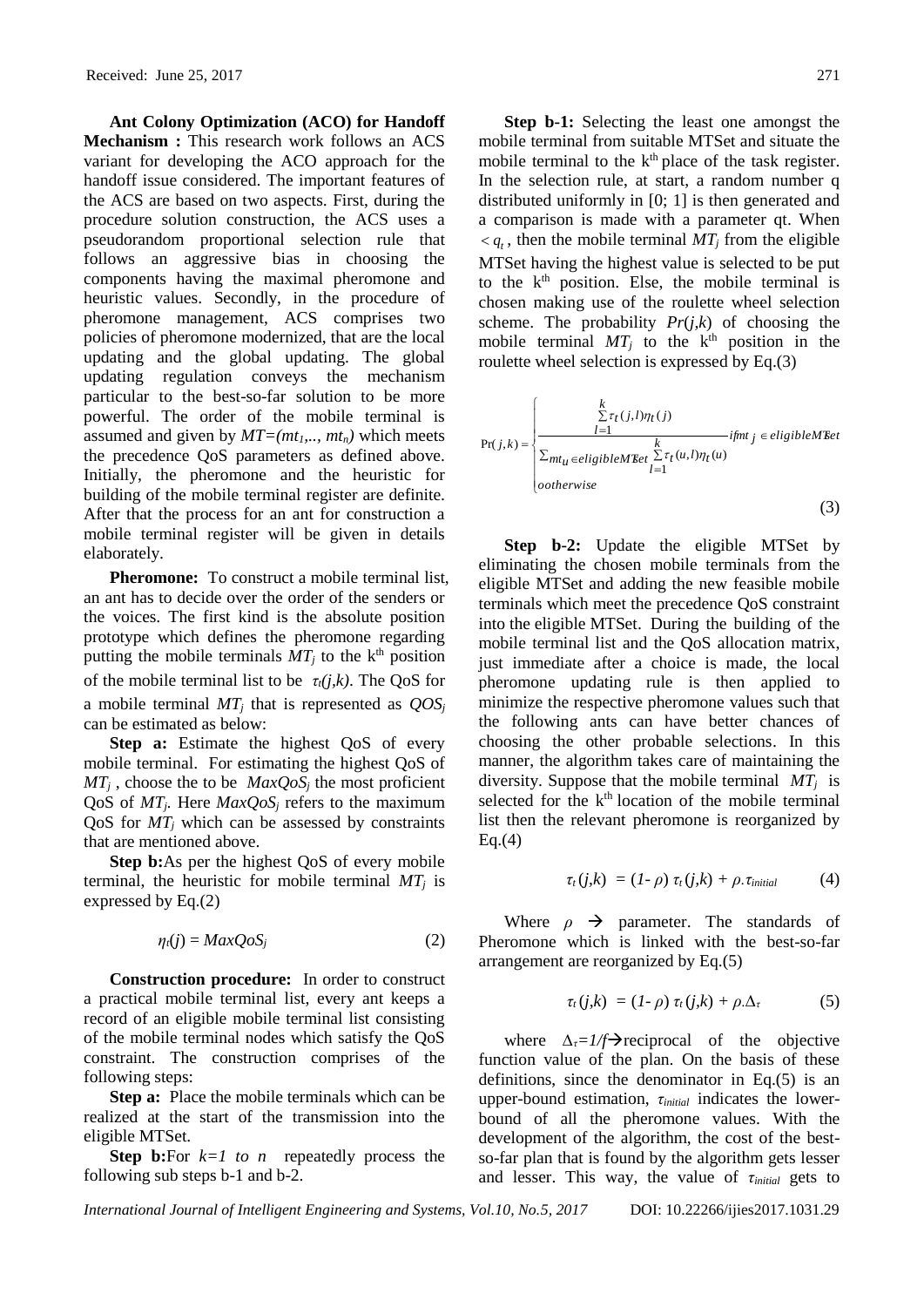become higher. Otherwise said, more amount of pheromone will be added to the constituents of the best so- far plan to give them more attraction for the ants in the iterations that follows. From this step, the identification of a better handoff mechanism is done, and thereafter an M-M scheme is carried on by limiting the block that is formed at the AP making use of this scheme.

**M-M Scheme in VoIP Networks :** The M-M scheme will have the AP prioritized by means of the Multicast Inter frame Spacing (MIFS), a new inter frame spacing interval. By employing this MIFS, there is no collision between the terminals and the AP since it widens the medium access prior to another station and will directly transmit. Each time, the multiplexed packet will be provided by the multiplexer. The inter packet interval will differ from codec to codec. The VoIP traffic will begin from multiple sources and gathered through the gateway. The multiplexer will substitute the UDP, IP and RTP header of each voice packet. Utilizing the IP address, the packets multiplexed are multi casted through the access point 'W'. The networking environment is then set up with 8 nodes that comprises of a VoIP flow that is established between the two schemes. This research deploys the M-M scheme for synchronous and asynchronous communication in VSS is explained as below.

**VSS Protocol Adversary Model:** Consider a VoIP network model having 'n' Mobile Terminals (MTs)  $MT=(mt_1,..,mt_n)$  in which a popular MT works in the role of a dealer. Considering a scenario wherein adversary 'A' is t-bounded [6] and it can create compromise and coordinate actions of up to 't' out of 'n' MTs. It is also assumed that the adversary is adaptive; it may corrupt any MT at any time at the time of execution of a protocol until the count of corruptions is limited by 't'. A MT is known to be honest, if it is not under the control of any adversary.

**Sharing:** At first, D has an input s in its hold, known as the secret, and every mobile terminal may have an autonomous random input  $r_i$ . The sharing phase may comprise of multiple rounds of interaction between the parties. At the sharing phase's end, every honest mobile terminal mt<sup>i</sup> has a notion  $v_i$  that may be necessary for reconstructing the secret of the dealer at a later time.

**Reconstruction:** In this phase, every mobile terminal  $mt_i$  announces its whole view  $v_i$  from the sharing phase, and then a reconstruction function rec  $(v_1, \ldots, v_n)$  is employed and is considered to be the protocol's output. An n-party VSS protocol, having t-bounded adversary A, is called an (n,t)-VSS protocol if it meets the conditions that follows:

**Secrecy:** When D is honest then the intruder's view at the time of the sharing phase exposes no information regarding s.

**Correctness:** In case D is honest, then the honest parties provide the secret s as the output during the reconstruction phase's end.

**Commitment:** Lest D is deceitful, then at the end of the allocation phase there is an assessment  $S^* \in F^P \cup \{\perp\}$  such a means that all the direct parties' yield S\* at the last part of the reconstruction stage. A cryptographic commitment mechanism is a twophase cryptographic protocol observed between a committer and a verifier.

**Commit Phase:** Provided a message m, a committer runs  $C(m,D) = Commit(m)$  and then announces C to be a commitment which binds it to a certain message m without exposing it. The function may then provide an opening value as the output d.

**Open Phase:** The committer opens the commitment C by exposing (m, D) to a verifier. The verifier can thereafter check whether the message has consistency commitment i.e.  $m =$ Open(C,m,D)

**VSS Protocol for Synchronous Communication Model:** In the synchronous model [35], in a sequential order of rounds the distributed protocols are worked out. During each round, some local computation is carried out by a party and the messages are transmitted to the dealer employing the authenticated private link and then some information is broadcasted over the broadcast channel. At the end of the round, every message broadcasted or sent is then received by the other parties in the same round. This works in a synchronous model combined with adaptive and tbounded in order to let the adversary to rush in every round communication such that it can hear or wait for the message from the honest parties prior to transmitting its own message. Even though, it is feasible to hold more than one round at the time of reconstruction phase [36],every one of the protocols request for single round during the time of reconstruction.

**VSS Protocol for Asynchronous Communication Model:** In VoIP, the VSS focused on asynchronous settings, since it is feasible to  $n \geq$ 3t+1 [36]. The communication replica of an asynchronous network encompasses n mobile terminals  $MT=(mt_1,...,mt_n)$  is pursued in such a means that every pair of parties is linked byways of an authentic, concealed communication link. In the asynchronous communication surroundings, it is more unspecified that the opponent has to organize the network and might delay the messages broad casted among some of two honest mobile terminals.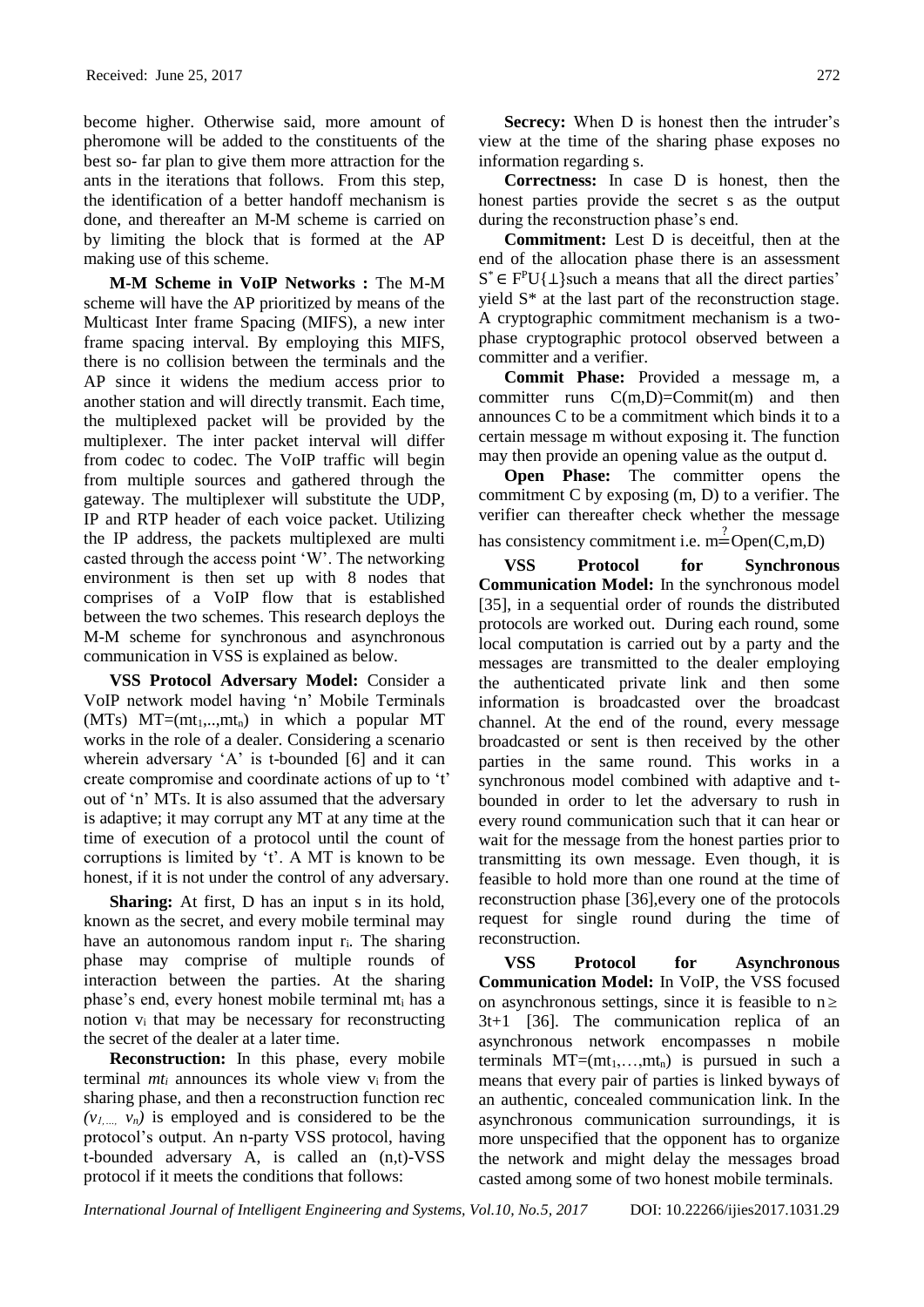**Liveness:** When the dealer D is honest during the sharing phase, then all of the honest mobile terminals are finished with the sharing phase.

**Agreement:** In case some of the honest mobile terminal finishes the sharing phase, then all the honest mobile terminals will also gradually end the sharing phase. When all the honest mobile terminals subsequently begin the reconstruction phase, then all the honest mobile terminals will end the reconstruction phase.

**Packet Multiplexing and Multicasting:** The M-M method will unite the data from numerous downlink rivulets into a one particular superior packet. The different VoIP overheads packets are minimized to one overhead packet. For the transmission of the multiplexed packet, the multicast is employed so that all the stations will receive by a single transmission. Specifically, the VoIP downlink traffic will transmit at first in the voice gateway through a MUX. The MUX will then keep the UDP, IP and RTP header of each voice packet down with the compressed small header that combines the numerous packets into a solitary multiplexed packet, and after that the multiplexed packets are multicast keen on to the WLAN utilizing a multicast IP address transversely the AP. In sort to obtain the packets, each VoIP station is locates such that it is able on this multicast channel. For the identification of the session, the payload will provide the identification. The identification is utilized by the VoIP packet of the receiver for retrieving the packet from the packet that is multiplexed. For each t ms, the multiplexer will yield the multiplexed packet. The inter packet interval will differ from codec to codec. The traffic of VoIP will begin from multiple sources and then gathered across the gateway. The multiplexer will substitute the UDP, IP and RTP header of each voice packet. Making use of the IP address, the multiplexed packets are multi casted through the access point. The normal uni-casting is utilized by all the stations for the transmission of the uplink streams. The upstream packets are then delivered by AP and then it is received on the other BSS, once finished, the voice gateway of other BSS will send the packets to their destination by means of the multiplexing scheme. The MUX then broadcasts a multiplexed packet in each T ms that is equal to or smaller than the VoIP bury packet interval. For the case of GSM 6.10, the inter packet interval is set to 20 ms. Larger values can enhance the efficiency of the bandwidth, as more packets could be multiplexed, though the incurred delay will also be greater. By unstable 'T', one can adjust the exchange among the bandwidth competence and delay. There are several free sharewares therefore

Table1. Experimental conditions

| <b>Listeners</b>         | Four graduate students in their twenties                        |
|--------------------------|-----------------------------------------------------------------|
| <b>Speech</b><br>signals | 80 excerpts from the set of 1000<br>syllabic balanced sentences |
| <b>Repetition</b>        | 20                                                              |
| <b>Sound level</b>       | 60 dB                                                           |

one could easily make use of the sniffer for the packets collection in the WLAN. In order to prevent this security issue, the HTSS is employed in this in addition to the M-M scheme.

## **4. Experimental results**

The experiment illustrates the VSS scheme along with an M-M scheme employing NS-2. Adoption of a secret sharing scheme leads to an increase in the network traffic. G.711 [37] bypass the audio signals in the variety of 300–3400 Hz and subsequently performs their sampling at the rate of 8,000 samples per second, besides the lenience on the rate of 50 divisions per million (pm). The conditions for the experiments are shown in Table 1. Four graduate students who are in their twenties with normal hearing ability took part in the experiments. With respect to source signals, 80 sentences extracted from the set of 1000 syllabicbalanced sentences, having a sampling rate of 44.1 kHz and a resolution of 16 bits, were utilized. These speech signals were transformed into 64-kbps PCM to be fed to an ADPCM encoder and thereafter processed to generate the test stimuli.

The Mobile Wi-MAX (IEEE 802.16e) has severely gained a concentration as resources of given that wireless broadband access to mobile users in a large domain, and it gives QoS for different types of applications. In order to improve wireless link quality and to solve congestion problem in heterogeneous wireless surroundings, implement a Vertical Handover Management (VHM). For the period of HO, the new VHM focus to maintain VoIP quality. Therefore, the VoIP applications must compete with different kinds of applications for acquiring transmission chance in IEEE 802.16e. Three different types of applications are used namely Skype VoIP Telephony, File Transfer Protocol (FTP) and Video Conferencing to give the service to the customer. These include VoIP server with an application of Skype VoIP Telephony (PCM quality), Video Server with an application of Video Conferencing (Light) and finally FTP Server with an application of FTP (Light). These servers are applicable to VoIP handsets. They also have two subnets which are Router Subnet and Wi-MAX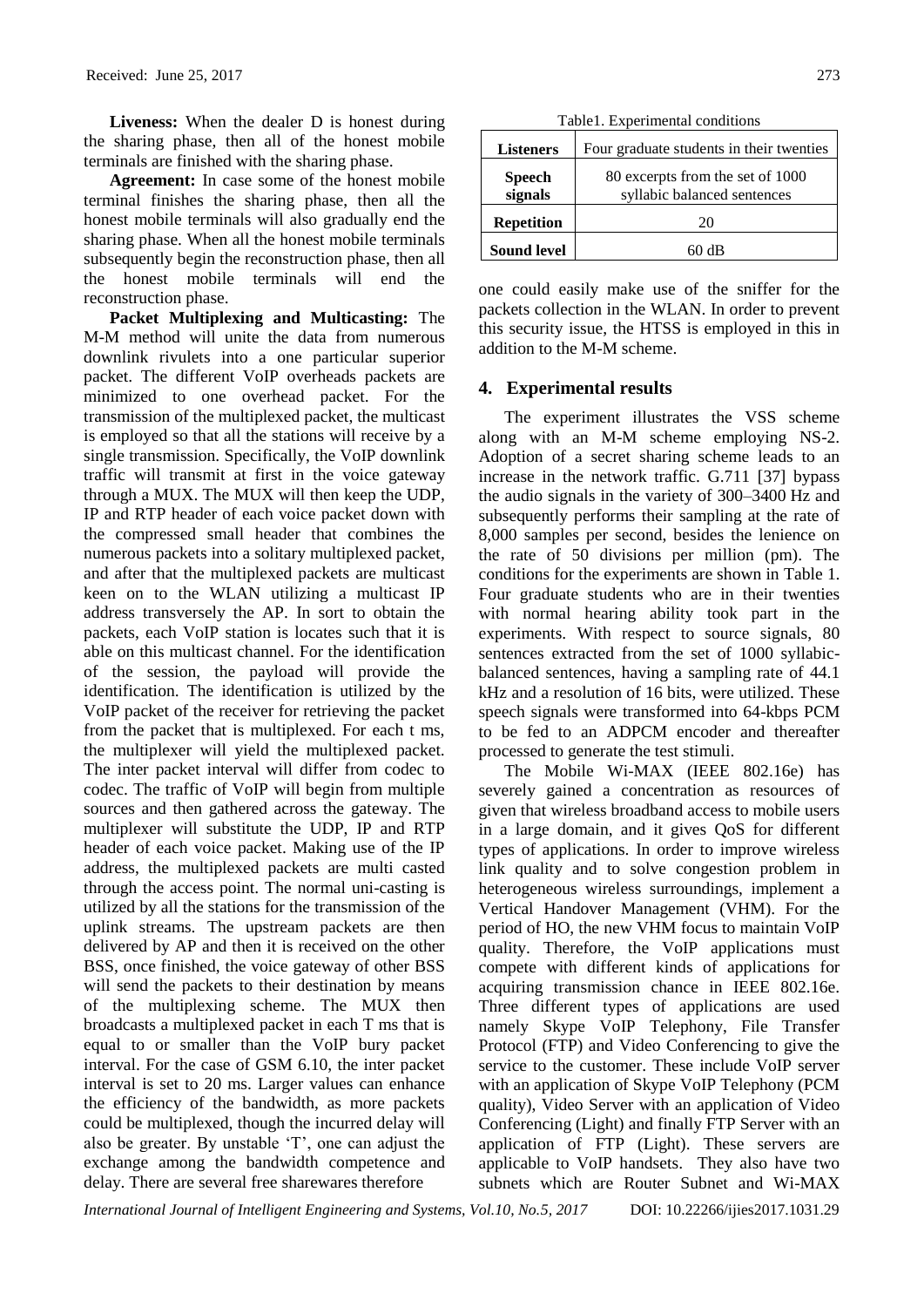Subnet. The router subnet gives a route to the packets from the servers to reach the customers. The Wi-MAX subnets give the entire distribution of Wi-MAX customer in a cell based structure [38].

The majority of VoIP server with Skype VoIP Telephony uses a proprietary and closed protocol. For example cisco uses the Signalling Connection Control Part (SCCP) protocol, Avaya uses the extension of H.323 protocol, Nortel uses the Unistim protocol, and other vendors use some other proprietary protocols. In VoIP system, handsets call setups are secured through Transport Layer Security (TLS). Once call established, a call control is initiated so that encryption and media channel information can be discussed. Encryption is performed by using VSS within the RTP packet by third party hardware, or at the network layer. Table 3 displays the system parameters for 802.16e at the simulation. The performance of the VSS-M-M scheme technique proposed was evaluated by using NS2 simulator .The test conditions are summarized in Table 2.

The Mobile Node (MN) applied in a single IP address with various types of IP subnet. The MNs has double Ifs associated to two points such as BS and AP. The MNs implement the VoIP call with the CN. The new NHM working in a multi-homing is similar to [39-40] with respect to improve the VoIP session conservation among the MN and CN, it must be correctly switched among the single-casting and bi-casting modes in reply to wireless network rules. Single-casting mode known as the MN communicates with a CN using only one IF. Bicasting is helpful for eliminating packet loss and examine both the 802.11g and 802.16e Ifs rules while an MN alter its IF for the period of communication. Therefore, it accomplishes more reliable VoIP communication for the period of HO.

| I able 2. Building y of test configuration |                                                          |  |  |
|--------------------------------------------|----------------------------------------------------------|--|--|
| <b>Secret</b><br>sharing                   | Shamir, Verifiable Secret Sharing<br>(VSS), VSS with M-M |  |  |
| Speech codec                               | Pulse Code Modulation (PCM)                              |  |  |
|                                            |                                                          |  |  |
| <b>Speech</b>                              | $3 \text{ min}$ and $45 \text{ s}$                       |  |  |
| duration                                   |                                                          |  |  |
| <b>Measure</b>                             | OoS                                                      |  |  |
| <b>Buffer size</b>                         | 80 ms, 330 ms                                            |  |  |
| No of nodes                                | 100                                                      |  |  |
| Distance area                              | $100 \times 100 \text{ m}$                               |  |  |
|                                            | One on wired network and<br>$\mathbf{1}$ .               |  |  |
| <b>Locations of</b>                        | other on wireless network                                |  |  |
| routers                                    | Both on wired network<br>$2_{1}$                         |  |  |
|                                            | Both on wireless network<br>3.                           |  |  |

Table 2. Summary of test configuration

Table 3. Simulation parameter for 802.16e

| <b>Parameters</b>              | <b>Description</b>     |
|--------------------------------|------------------------|
| Simulation time                | 15 mins                |
| Frequecny band                 | 2.4 GHz                |
| Dulpex mode                    | <b>TDD</b>             |
| <b>Channel Mode</b>            | <b>10 MHZ</b>          |
| PHY profile type               | <b>OFDM</b>            |
| <b>BS MAC</b> address          | Distance based routing |
| Standard                       | IEEE 802.16e standard  |
| Trasmit time gap, Receive time | 10 micro seconds       |
| gap                            |                        |
| Base Station(BS) transmission  | 30 dBm                 |
| power                          |                        |
| Mobile Node(MN) transmission   | $22$ dBm               |
| power                          |                        |
| Fading model                   | Rayleigh               |
| Applications                   | IP Telephony, Video    |
|                                | Conferencing and FTP   |
| Servers                        | VoIP<br>server, Video  |
|                                | Server and FTP Server  |



Figure 2. Packet Delay Variations Vs Number of Nodes in VoIP



in VoIP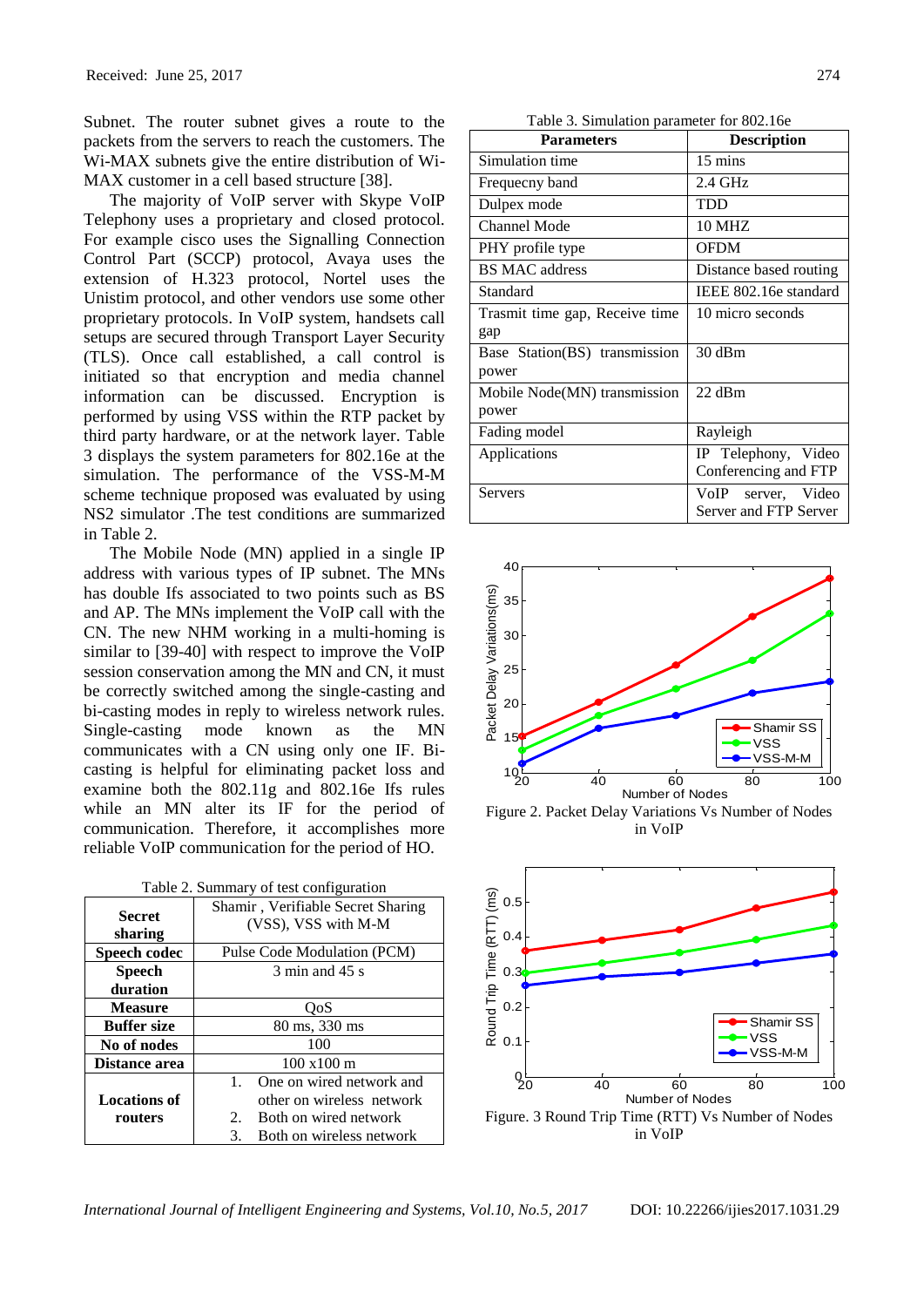

Packet Delay Variations(PDV) is illustrated in figure 2 among the various secret sharing methodologies such as Shamir Secret Sharing (SS) [41], Verifiable Secret Sharing (VSS)[41], VSS with Multiplex-Multicast (M-M) (VSS-M-M). In the proposed method, the average PDV is 18.15 seconds which is 4.486 seconds and 8.26 seconds lesser when compared to VSS and Shamir SS methods respectively.

Round Trip Time (RTT) is the time required for a packet to travel from a specific source to a specific destination and back again. As it may be observed from the Figure 3, RTT of the proposed VSS-M-M is 0.304 milliseconds is an average. However the RTT of VSS is average of 0.3598 milliseconds average of 0.43604 milliseconds for Shamir SS.

Figure 4 is plotted which demonstrates the comparison of voice jitter and the number of nodes in VoIP. In VSS-M-M method has the average jitter value of 0.0308 ms which are 0.009 ms and 0.015ms less when compared to VSS and Shamir SS methodologies.

### **5. Conclusion and future work**

Voice over Internet protocol (VoIP) is a widely known multimedia application in the recent times. For the Mobile Nodes (MNs) utilizing VoIP services in the wireless networks, the handoff concerns require attention. In order to solve handoff issue problem ACO algorithm is proposed for mobile Stream Control Transmission Protocol (SCTP) for transfer in VoIP request is investigate. The mobility of the user stuck between the base stations of the similar technology by exacting methods of the admission network specified and IP re-configuration is not essential. The M-M scheme will do the multiplexing of the downlink traffic of packets of VoIP into bigger multicast packets for decreasing the WLAN overheads. In addition, the VSS scheme

is combined with M-M scheme are also proposed for security. In the proposed method, the average PDV is 18.15 seconds which is 4.486 seconds and 8.26 seconds lesser when compared to VSS and Shamir SS methods respectively. The results indicate that the proposed VSS with M-M scheme has achieves higher security than other methods. The future work will analysis and comparison of application layered protocol H.323 and SIP protocols with respect to security attacks and then it can be extend for mobility nodes in VoIP based MANET architecture.

#### **References**

- [1] D. Keromytis, "Voice over IP: Risks, Threats and Vulnerabilities", In: *Proc. of the Conf. on Cyber Infrastructure Protection*, pp. 223-240, 2009.
- [2] D. Butcher, X. Li, and J. Guo, "Security challenges and defense in VoIP infrastructures", *IEEE Transactions on Systems, Man, and Cybernetics, Part C: Applications and Reviews*, Vol.37, No.6, pp. 1152-1162, 2007.
- [3] Z. Anwar, W. Yurcik, R.E. Johnson, M. Hafiz, and R.H. Campbell, "Multiple Design Patterns for Voice over IP (VoIP) Security", In: *Proc. of 25th IEEE Conf. on International Performance Computing and Communications*, Phoenix, AZ, USA, pp. 8, 2006.
- [4] K. Maheswari and M. Punithavalli, "An Implementation of Security in VoIP using Modified Shamir's Secret Sharing Algorithm", *Networking and Communication Engineering*, Vol.3, No.13, pp.864-868, 2011.
- [5] D.S. Kumar and N. Ananthi, "Enhancement of Security in VoIP using Modified Shamir's Secret Sharing and Multipath Routing", *Wireless Communication*, Vol.3, No.16, pp.1110-1115, 2011.
- [6] M. Backes, A. Datta, and A. Kate, "Asynchronous computational VSS with reduced communication complexity", In: *Topics in Cryptology–CT-RSA*, Springer Berlin Heidelberg, pp.259-276, 2013.
- [7] H. Sengar, R. Dantu, and D. Wijesekera, "Securing VoIP and PSTN from integrated signaling network vulnerabilities", In*: Proc. of the first IEEE Workshop on VoIP Management and Security*, Vancouver, BC, Canada, Canada, pp.1-7, 2006.
- [8] T.J. Walsh and D.R. Kuhn, "Challenges in securing voice over IP", *IEEE Security & Privacy*, Vol.3, pp.44-49, 2005.
- [9] D. Sisalem, J. Kuthan, and S. Ehlert, "Denial of service attacks targeting a SIP VoIP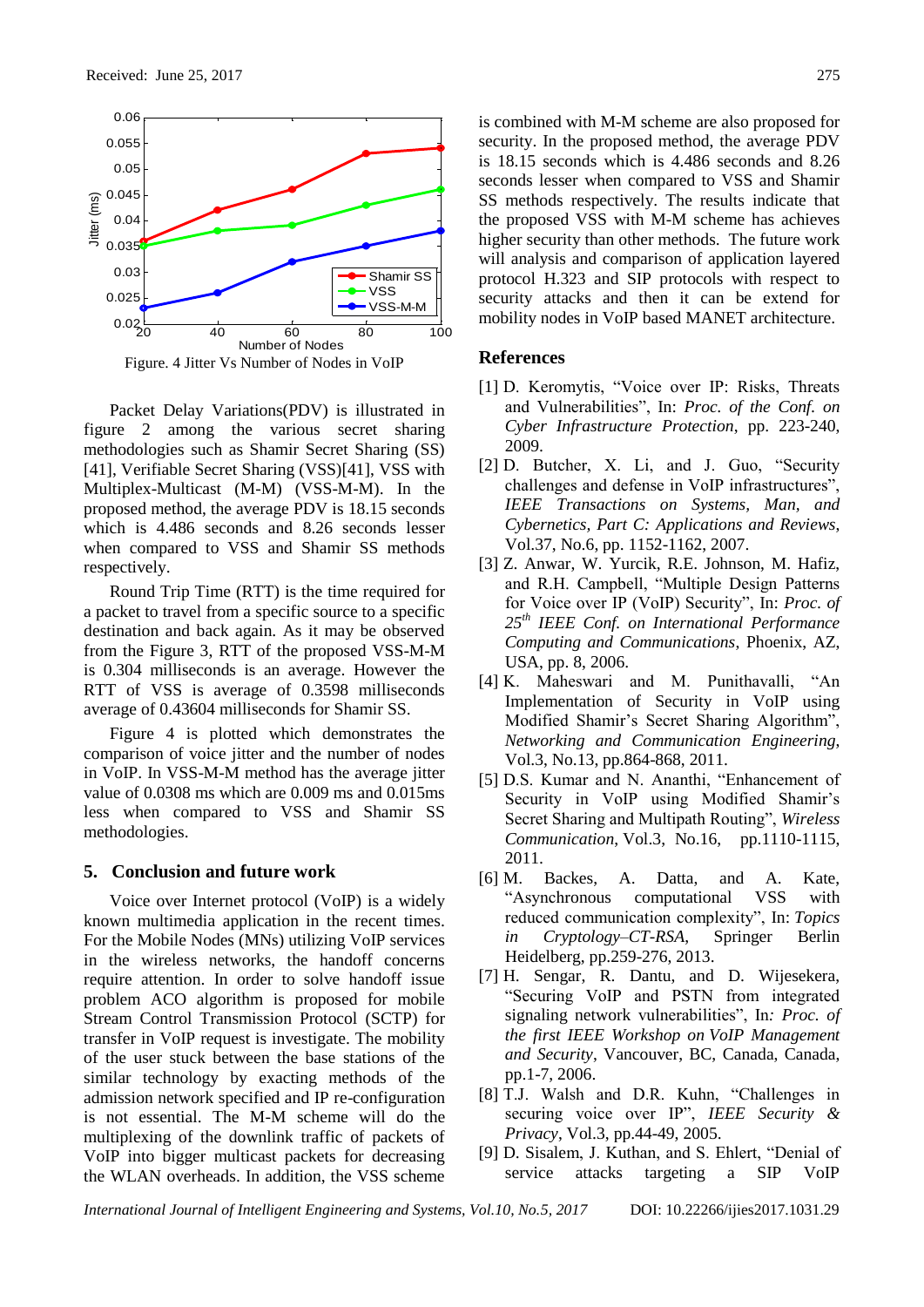infrastructure: attack scenarios and prevention mechanisms", *IEEE Network*, Vol.20, No.5, pp. 26-31, 2006.

- [10] A. Talevski, E. Chang, and T. Dillon, "Secure and mobile VoIP", In: *Proc. of the International Conf. on Convergence Information Technology*, Gyeongju, South Korea, pp.2108-2113, 2007.
- [11] B. Rong and Y. Qian, "An enhanced SIP proxy server for wireless VoIP in wireless mesh networks", *Communications Magazine*, Vol.46, No.1, pp.108-113, 2008.
- [12] Y.S. Wu, V. Apte, S. Bagchi, S. Garg, and N. Singh, "Intrusion detection in voice over IP environments", *International Journal of Information Security*, Vol.8, No.3, pp.153-172, 2009.
- [13] C.Y. Yeun and S.M. Al-Marzouqi, "Practical Implementations for Securing VoIP Enabled Mobile Devices", In: *Proc. of the Third International Conf. on Network and System Security* 2009, Gold Coast, Queensland, Australia, Australia , pp.409-414, 2009.
- [14] L. Angrisani, M.D. Lelio, P.Morabito, R.S.L. Moriello, and M. Vadursi, "Security in VoIP systems: towards the design and implementation of a reconfigurable test bed for real-time measurements", In: *Proc. of the IEEE International Workshop on Measurements and Networking Proceedings*, Anacapri, Italy, pp.22-26, 2011.
- [15] R. Pecori, "A PKI-free key agreement protocol for P2P VoIP applications", In: *Proc. of the IEEE International Conf. On Communications*, Ottawa, ON, Canada, pp.6748-6752, 2012.
- [16] P.T. Sachin and S. Tamrakar, "VoIP and data storage in wireless GSM modem over MANET area", In: *Proc. of the International Conf. on Emerging Trends in Computing, Communication and Nanotechnology*, Tirunelveli, India, pp.31-36, 2013.
- [17] Y.C. Chan and D.J. Lin, "The Design of an AP-Based Handoff Scheme for IEEE 802.11 WLANs", *International Journal of e-Education, e-Business, e-Management and e-Learning*, Vol.4, No.1, pp.72, 2014.
- [18] M. Niswar, S. Kashihara, and S. Yamaguchi, "Vertical Handover Management for VoIP Session over Broadband Wireless Networks", *International Journal of Communications, Network and System Sciences*, Vol.6, No.6, pp.289, 2013.
- [19] M. Dorigo and C. Blum, "Ant colony optimization theory: A survey", *Theoretical computer science*, Vol.344, No.2, pp.243-278, 2005.
- [20] R. Pitakaso, C. Almeder, K.F. Doerner, and R.F. Hartl, "A MAX-MIN ant system for unconstrained multi-level lot-sizing problems", *Computers & operations research*, Vol.34, No.9, pp.2533-2552, 2007.
- [21] J.C. Bermond, D. Coudert, G. D'Angelo and, F.Z. Moataz, "Finding disjoint paths in networks with star shared risk link groups", *Theoretical Computer Science*, Vol.579, pp.74-87, 2015.
- [22] A. Dutta, S. Madhani, W. Chen, O. Altintas, and H. Schulzrinne, "Fast-handoff schemes for application layer mobility management", In: *Proc. of the 15th IEEE International Symposium on Personal, Indoor and Mobile Radio Communications*, Barcelona, Spain ,Vol.3, pp.1527-1532, 2004.
- [23] S. Salsano, L. Veltri, G. Martiniello, and A. Polidoro, "Seamless vertical handover of VoIP calls based on SIP Session Border Controllers", In: *Prof. of the IEEE International Conf. on Communications*, Vol.5, pp.2040-2047, 2006.
- [24] P.C. Ng, S.C. Liew, and C. Lin, "Voice over wireless LAN via IIEE 802.16 wireless MAN and IEEE 802.11 wireless distribution system", In: *Proc. of the International Conf. on Wireless Networks, Communications and Mobile Computing*, Maui, HI, USA ,Vol.1, pp.504-509, 2005.
- [25] H. Kazemitabar, S. Ahmed, K. Nisar, A.B. Said and H.B. Hasbullah, "A survey on voice over IP over wireless LANS", *World Academy of Science, Engineering and Technology*, Vol.71, pp.352-358, 2010.
- [26] A.M. Amin, "VoIP Performance measurement using QoS parameters", In: *Proc. of the Second International Conf. on Innovations in Information Technology*, pp.1-10, 2005.
- [27] M. Habib and N. Bulusu, "Improving QoS of VoIP over WLAN (IQ-VW)", Project Research Paper, for CS522 Computer Communications, University of Colorado at Colorado Springs, 2002.
- [28] C. Lin, X. Yang, S. Xuemin, and W.M. Jon. "VoIP over WLAN: Voice capacity, admission control QoS, and MAC", *International Journal of Communication Systems*, Vol.19, No.4, pp.491-508, 2006.
- [29] J. Liu, and Z. Niu, "An adaptive receiver buffer adjust algorithm for VoIP applications considering voice characters", In*: Proc. of the 5 th International Symposium on Communications, Multi-Dimensional Mobile Communications,* Vol.2, pp.597-601, 2004.